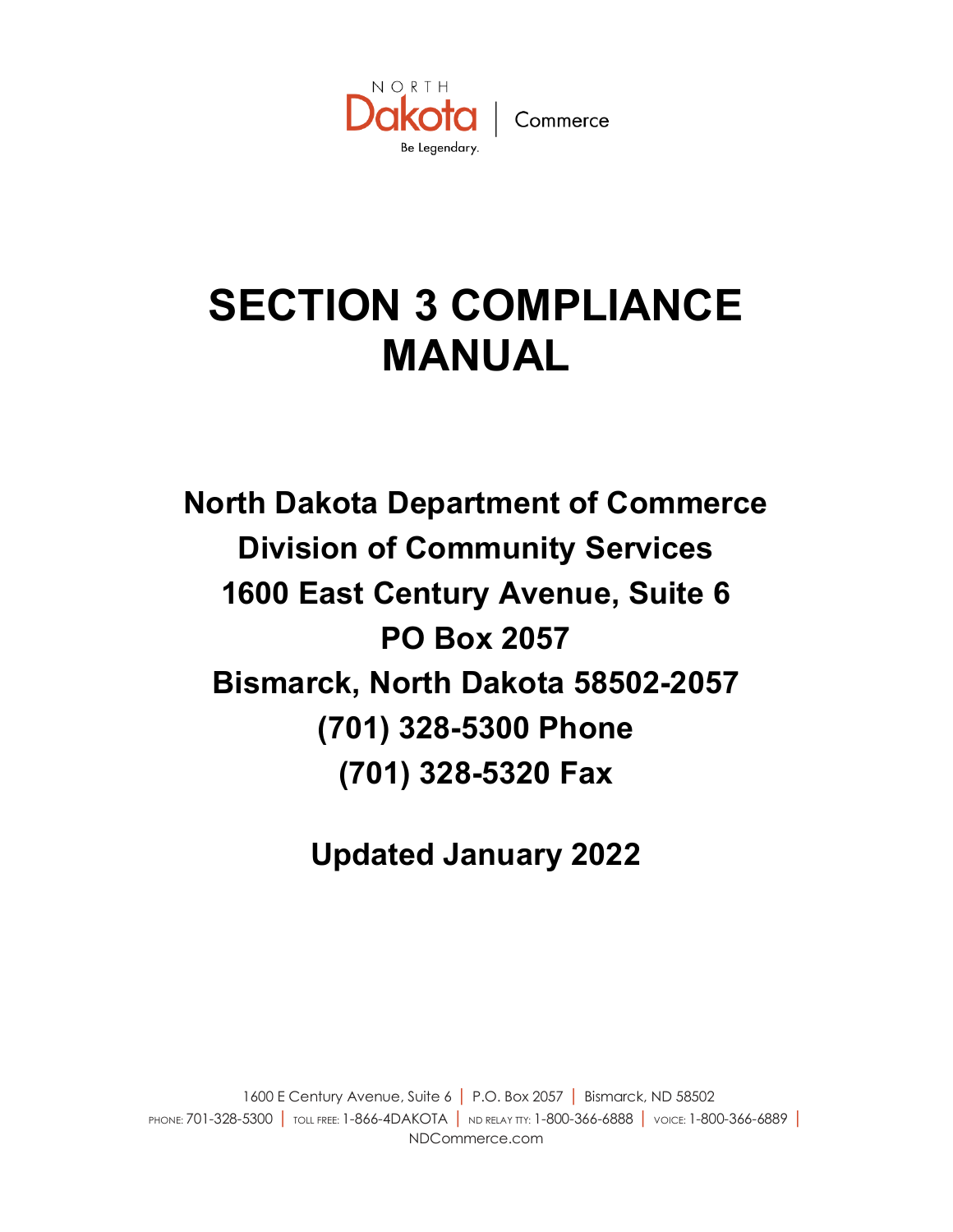# **Table of Contents**

| Certification of Prioritization of Effort, Employment, Training and Contracting2 |  |
|----------------------------------------------------------------------------------|--|
|                                                                                  |  |
|                                                                                  |  |
|                                                                                  |  |
|                                                                                  |  |
|                                                                                  |  |
|                                                                                  |  |
|                                                                                  |  |
|                                                                                  |  |
|                                                                                  |  |
|                                                                                  |  |
|                                                                                  |  |

# **Appendices**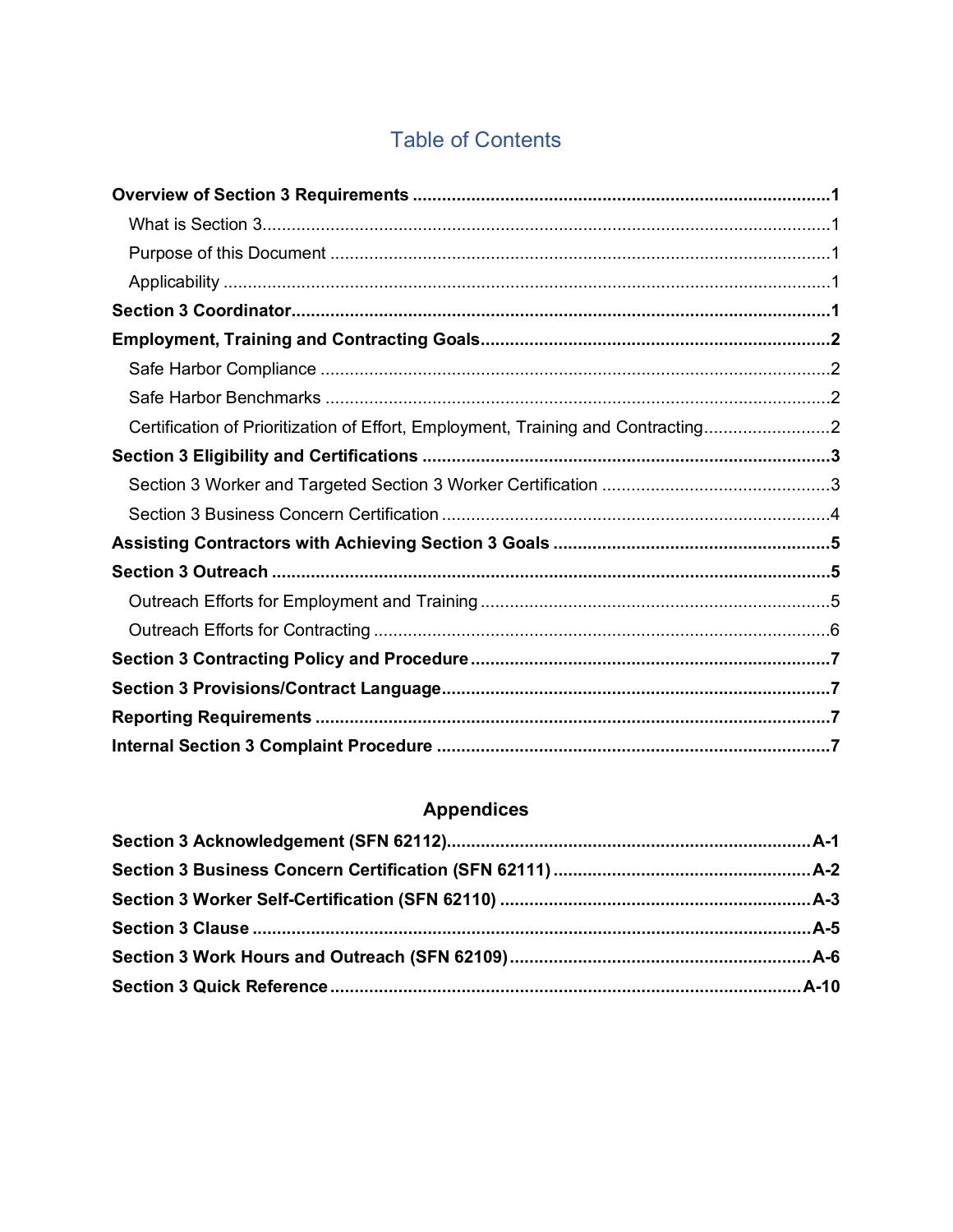# **Overview of Section 3 Requirements**

# **A. WHAT IS SECTION 3?**

Section 3 is a provision of the Housing and Urban Development Act of 1968 (12 U.S.C. 1701u) that is regulated by the provisions of 24 CFR 75. Section 3 regulations ensure that employment and other economic opportunities generated by certain HUD financial assistance shall, to the greatest extent feasible, and consistent with existing Federal, State and local laws and regulations, be directed to low and very low-income persons, particularly those who are recipients of government assistance for housing and to business concerns which provide economic opportunities to low- and very low-income persons.

## **B. PURPOSE OF THIS DOCUMENT**

This plan outlines how the North Dakota Department of Commerce, Division of Community Services and its Grantees, grant administrators, contractors and subcontractors will comply with HUD's Section 3 requirements in implementing North Dakota Department of Commerce, Division of Community Services' CDBG program. Grantees will, to the greatest extent feasible, ensure that employment and other economic opportunities are directed to low- and very lowincome persons (Section 3 workers and Targeted Section 3 workers) and to eligible businesses (Section 3 Businesses) and requires the same of its contractors.

North Dakota Department of Commerce, Division of Community Services may amend its Section 3 Policies and Procedures document as necessary to ensure continued compliance with HUD's requirements and/or to reflect updated Section 3 guidance and outreach strategies.

## **C. APPLICABILITY**

For CDBG financial assistance, this plan applies to housing rehabilitation, housing construction, and other public construction projects that exceed \$200,000 or more of housing and community development financial assistance from one or more HUD programs. Applicability is determined at the project level.

This plan also applies to projects that include multiple funding sources. Multiple funding source projects include projects that include public housing financial assistance, housing and community development financial assistance for single or multiple recipients.

Section 3 requirements do not apply to: 1) Material Supply Contracts - § 75.3(b), 2) Indian and Tribal Preferences - § 75.3(c), and 3) Other HUD assistance and other Federal assistance not subject to Section 3 §75.3 (d). However, for financial assistance that is not subject to Section 3, recipients are encouraged to consider ways to support the purpose of Section 3.

# **Section 3 Coordinator**

North Dakota Department of Commerce, Division of Community Services' Section 3 Coordinator serves as the central point of contact for Section 3 compliance for Grantees and its subrecipients, contractors and subcontractors supporting the program. Subrecipients, contractors, subcontractors and others are encouraged to reach out to North Dakota Department of Commerce, Division of Community Services' Section 3 Coordinator with questions regarding Section 3 compliance: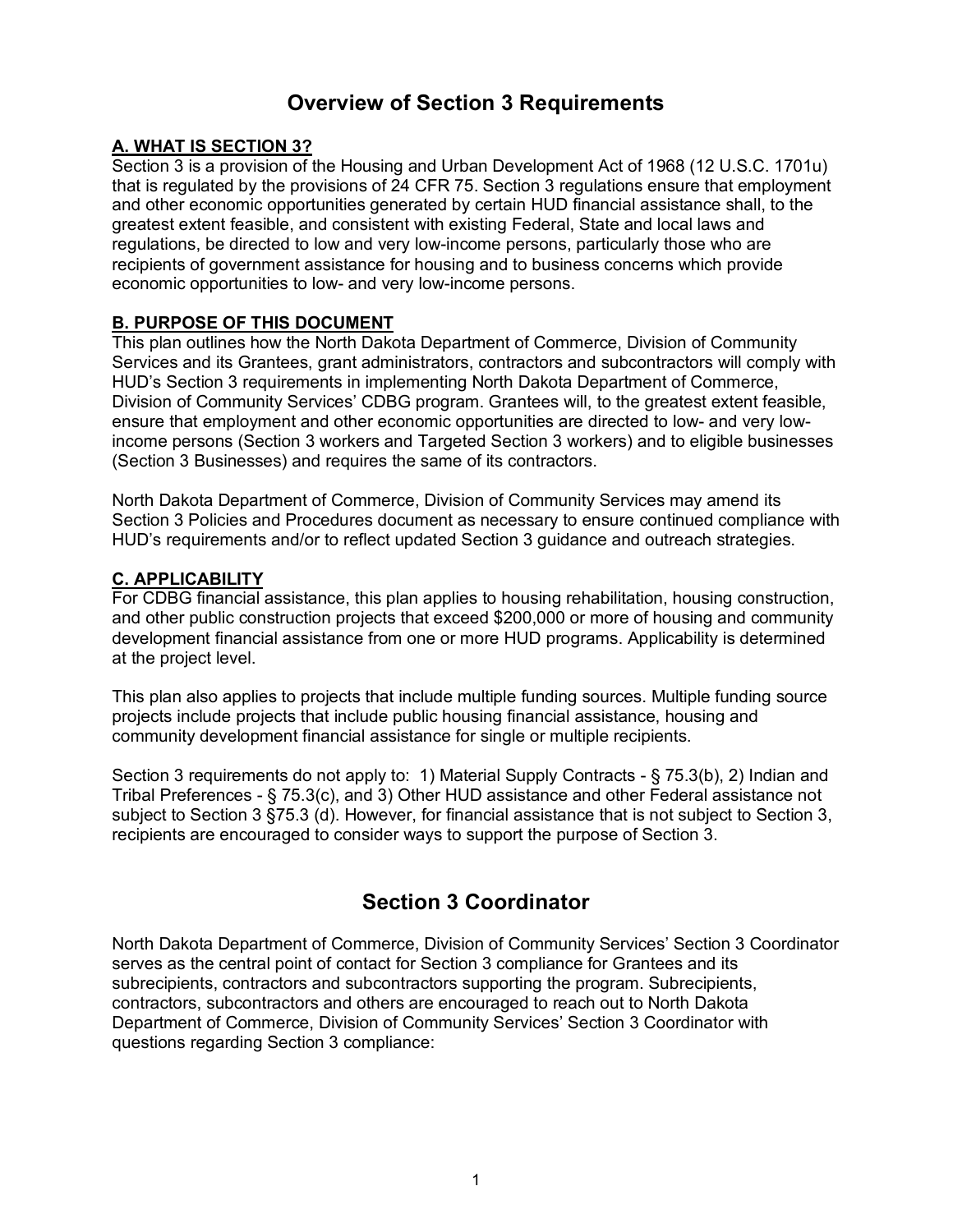# **Employment, Training, and Contracting Goals**

## **A. SAFE HARBOR COMPLIANCE**

Grantees will be considered to have complied with the Section 3 requirements and met safe harbor, if they certify that they followed the required prioritization of effort and met or exceeded the Section 3 benchmarks, absent evidence of the contrary.

Prior to the beginning of work, contractors and subcontractors will be required to certify that they will follow the required prioritization of effort for Section 3 workers, Targeted Section 3 workers, and Section 3 business concerns as outlined below in the Section 3 Acknowledgement form (SFN 62112).

If the contractor and subcontractor does not meet the safe harbor requirements, they must provide evidence that they have made qualitative efforts to assist low and very low-income persons with employment and training opportunities.

## **B. SAFE HARBOR BENCHMARKS**

The North Dakota Department of Commerce, Division of Community Services has established employment and training goals that Grantee's, contractors, and subcontractors should meet in order to comply with Section 3 requirements outlined 24 CFR Part 75.19. The safe harbor benchmark goals are as follows:

1) Twenty-five (25) percent or more of the total number of labor hours worked by all workers on a Section 3 project are Section 3 workers;

Section 3 Labor Hours/Total Labor Hours = 25%

*And*

2) Five (5) percent or more of the total number of labor hours worked by all workers on a Section 3 project are Targeted Section 3 workers, as defined at 24 CFR Part 75.21.

Targeted Section 3 Labor Hours/Total Labor Hours = 5%

HUD establishes and updates Section 3 benchmarks for Section 3 workers and/or Targeted Section 3 workers through a document published in the Federal Register, not less frequently than once every 3 years. Given that the Section 3 benchmarks are subject to change every three years or sooner, The North Dakota Department of Commerce, Division of Community Services will review and update the Section 3 Plan every 3 years, as needed.

It is the responsibility of contractors to implement efforts to achieve Section 3 compliance. Any contractor that does not meet the Section 3 benchmarks must demonstrate why meeting the benchmarks were not feasible. All contractors submitting bids or proposals to the Grantee are required to certify that they will comply with the requirements of Section 3.

## **C. CERTIFICATION OF PRIORITIZATION OF EFFORT FOR EMPLOYMENT, TRAINING, AND CONTRACTING**

## EMPLOYMENT AND TRAINING

Under the North Dakota Department of Commerce, Division of Community Services' Section 3 Program, contractors and subcontractors should make best efforts to provide employment and training opportunities to Section 3 workers in the priority order listed below: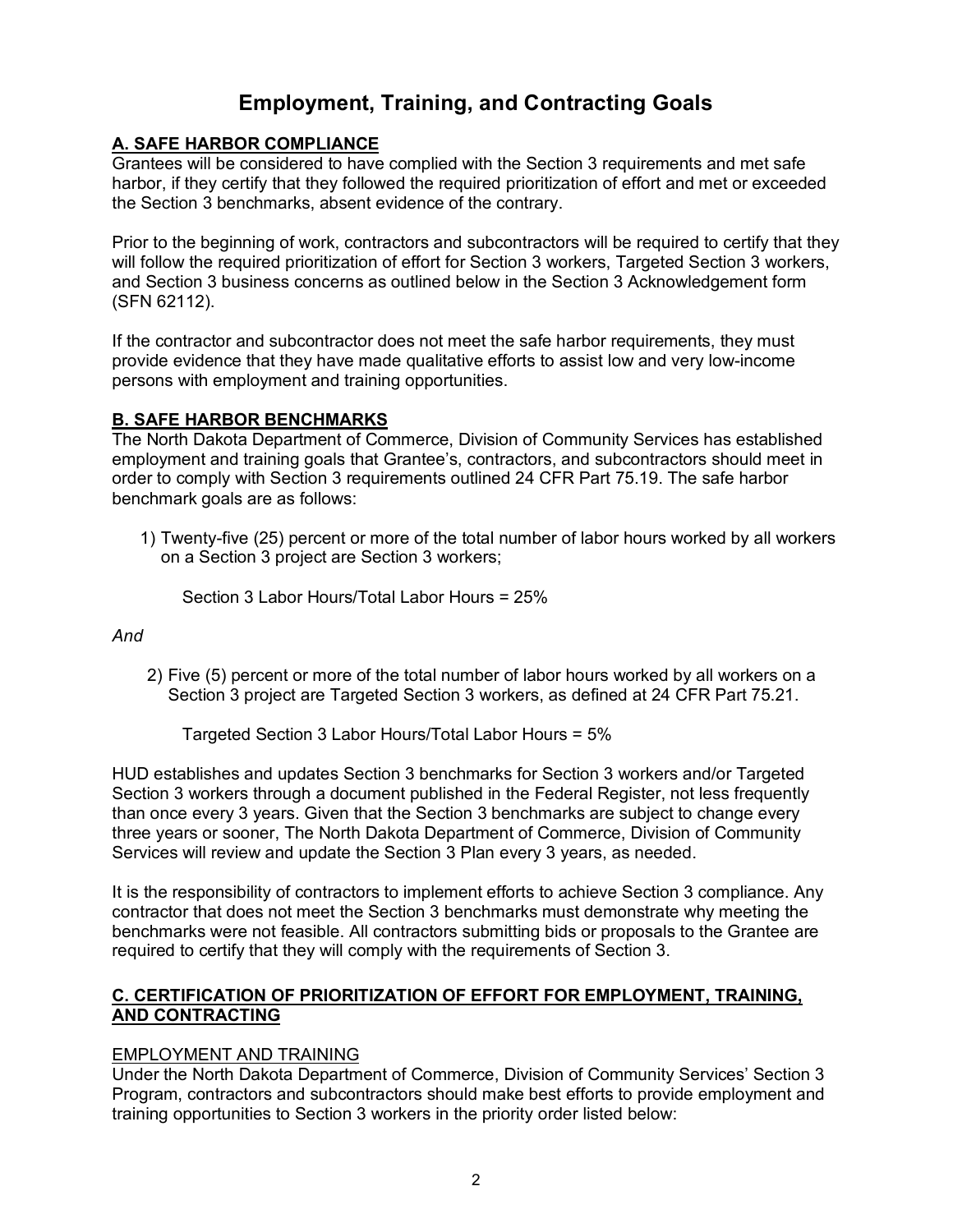1) Business concerns that provide economic opportunities to Section 3 workers residing within the metropolitan area (or nonmetropolitan county) in which assistance is located in the following order of priority: a) Section 3 business concerns that provide economic opportunities to Section 3 workers residing within the service area or the neighborhood of the project; and b) YouthBuild programs.

Contractors and subcontractors will be required to certify that they will and have made best efforts to follow the prioritization of effort requirements prior to the beginning work and after work is completed.

# **Section 3 Eligibility and Certifications**

Individuals and businesses that meet Section 3 criteria may seek Section 3 preference from North Dakota Department of Commerce, Division of Community Services or its contractors/subcontractors for training, employment, or contracting opportunities generated by CDBG funds.

To qualify as a Section 3 worker, Targeted Section 3 worker or a Section 3 business concern, each must self-certify that they meet the applicable criteria, utilizing the form(s) below:

Section 3 Business Concern Certification form (SFN 62111) Section 3 Worker Self-Certification form (SFN 62110)

Businesses who misrepresent themselves as Section 3 business concerns and report false information to The North Dakota Department of Commerce, Division of Community Services may have their contracts terminated as default and be barred from ongoing and future considerations for contracting opportunities.

## **A. SECTION 3 WORKER AND TARGETED SECTION 3 WORKER CERTIFICATION**

A Section 3 worker seeking certification shall submit self-certification documentation to the recipient contractor or subcontractor, that the person is a Section 3 worker or Targeted Section 3 worker as defined in 24 CFR Part 75. For the purposes of Section 3 worker eligibility, North Dakota Department of Commerce, Division of Community Services will use individual income rather than family/household income to determine eligibility. The income limits will be determined annually using the guidelines published at https://www.huduser.org/portal/datasets/il.html.

Persons seeking the Section 3 worker preference shall demonstrate that it meets one or more of the following criteria currently or when hired within the past five years, as documented:

- 1) A low or very low-income resident (the worker's income for the previous or annualized calendar year is below the income limit established by HUD); or
- 2) Employed by a Section 3 business concern; or
- 3) A YouthBuild participant.

Persons seeking the Targeted Section 3 worker preference shall demonstrate that it meets one or more of the following criteria:

1) Employed by a Section 3 business concern or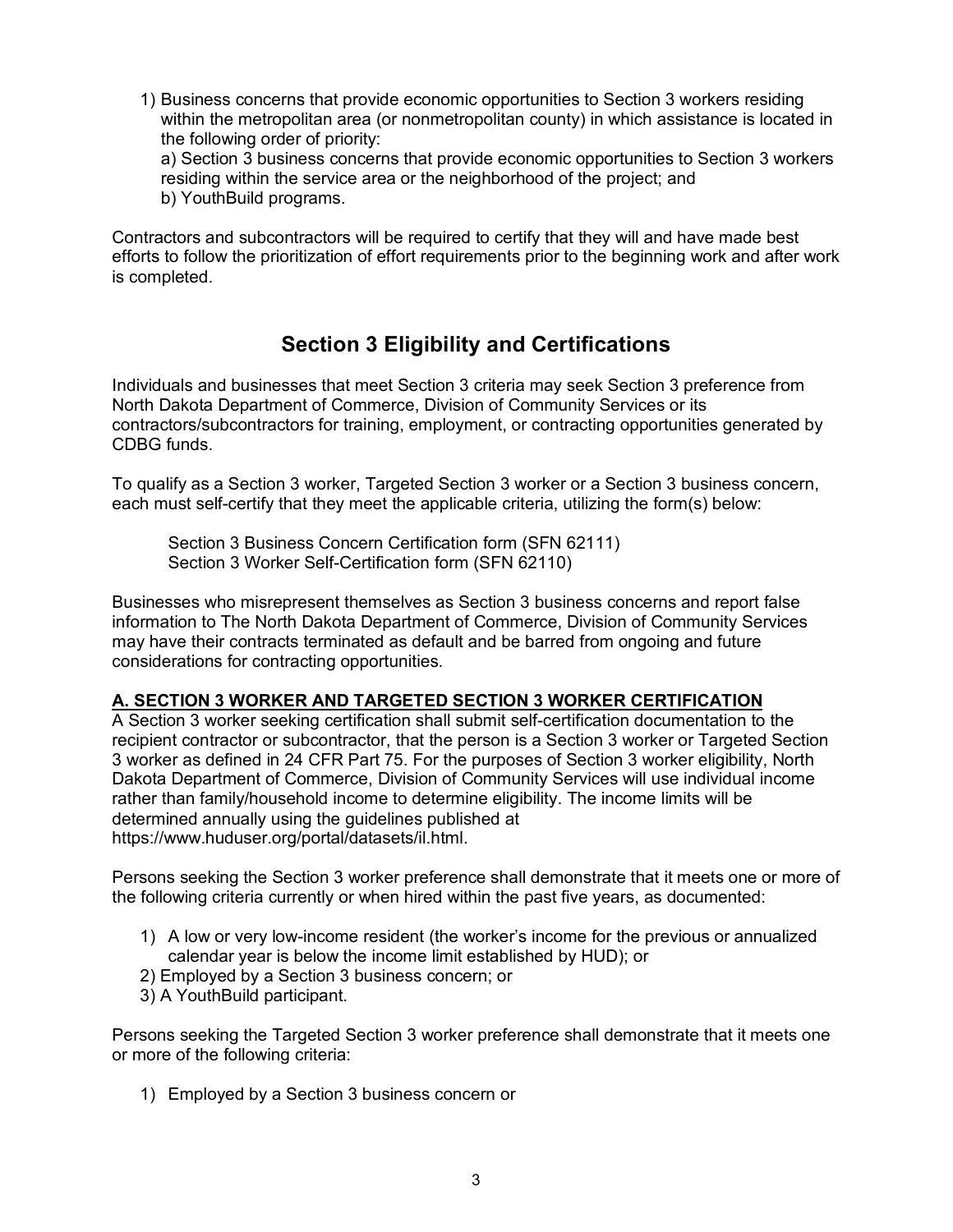- 2) Currently meets or when hired met at least one of the following categories as documented within the past five years:
	- a) Living within the service area or the neighborhood of the project, as defined in 24 CFR Part 75.5; or
	- b) A YouthBuild participant.

Section 3 workers and Targeted Section 3 workers who are seeking preference in training and employment must submit the Section 3 Worker Self Certification Form (SFN 62110).

### PROJECTS INVOLVING MULTIPLE SOURCES OF FUNDING

In cases where Section 3 covered projects include multiple sources of funds, including public housing financial assistance and housing and community development assistance, the Grantee must follow the definition of Targeted Section 3 worker and priorities as outlined in subpart C of Part 75.

## **B. SECTION 3 BUSINESS CONCERN CERTIFICATION**

The North Dakota Department of Commerce, Division of Community Services encourages contractors and subcontractors to make best efforts to award contracts and subcontracts to Section 3 business concerns.

Businesses that believe they meet the Section 3 Business requirements can self-register in the HUD Business registry, here: http://www.hud.gov/Sec3Biz. Businesses may seek Section 3 Business Concern preference by demonstrating that it meets one or more of the following criteria:

- 1) At least 51 percent of the business is owned and controlled by low- or very low-income persons;
- or
- 2) At least 51 percent of the business is owned and controlled by current public housing residents or residents who currently live in Section 8-assisted housing; or
- 3) Over 75 percent of the labor hours performed for the business over the prior three-month period are performed by Section 3 workers.

Businesses that seek Section 3 preference shall certify, or demonstrate to the North Dakota Department of Commerce, Division of Community Services, contractors or subcontractors, that they meet the definitions provided in the above. Businesses may demonstrate eligibility by submitting the Section 3 Business Concern Certification Form (SFN 62111).

Section 3 Business Concern Certification Forms must be submitted at the time of bid/proposal. If the North Dakota Department of Commerce, Division of Community Services previously approved the business concern to be Section 3 certified, then the certification can be submitted along with the bid, as long as the form is submitted within the prescribed expiration date. The Section 3 Business Concern Certification Form will expire after 12 months.

Establishing a 12 month certification of eligibility period allows the North Dakota Department of Commerce, Division of Community Services the ability to assess contractor performance to ensure the business is striving to meet the required goals.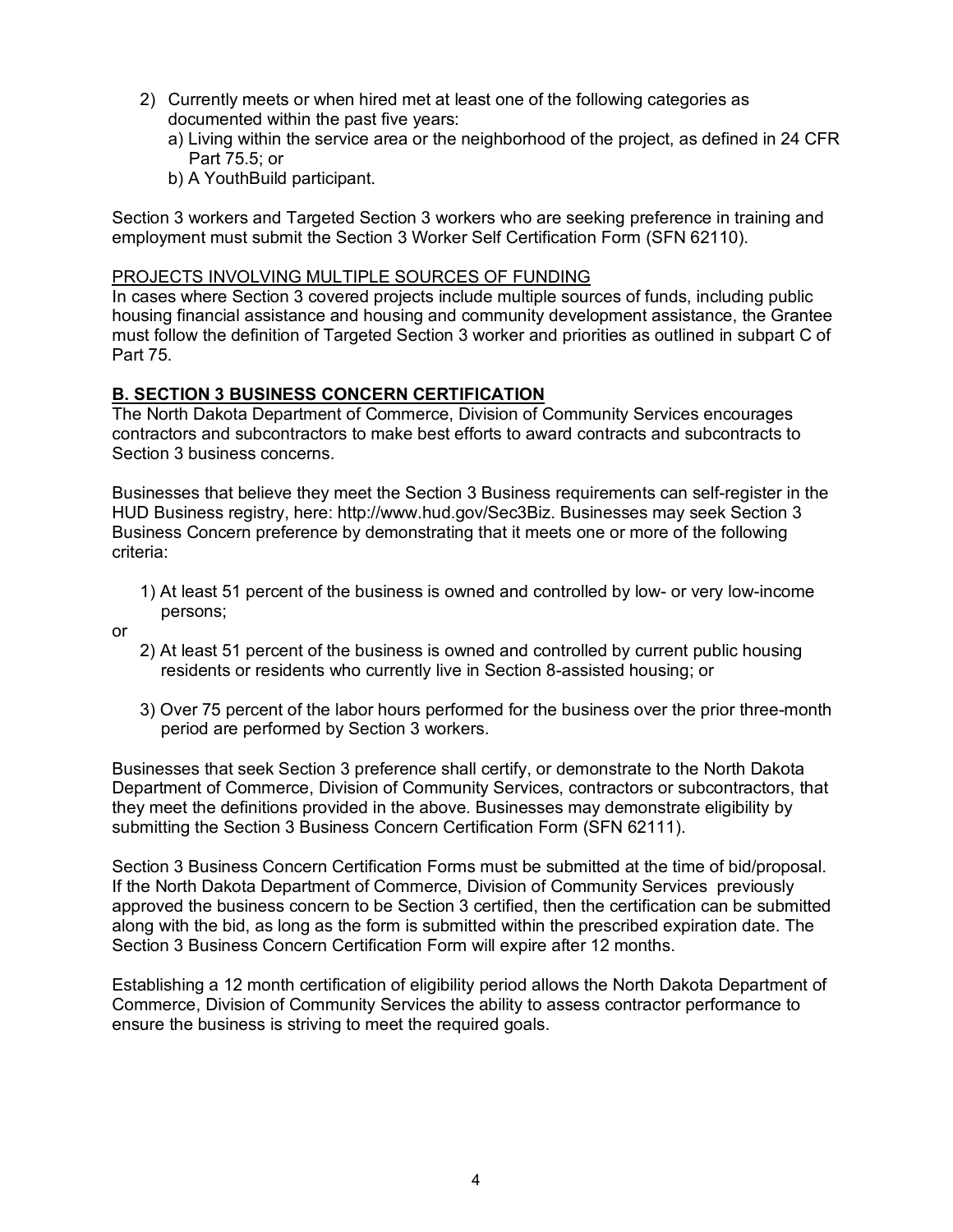# **Assisting Contractors with Achieving Section 3 Goals**

In an effort to assist contractors with meeting or exceeding the Section 3 goals, the Grantee will do the following:

- 1) Share Section 3 Plan with contractors and subcontractors and explain policies and procedures
- 2) Require contractors wishing to submit a bid/offer/proposal to attend pre-bid meeting
- 3) Require contractor to sign the Section 3 Plan at pre-construction conference
- 4) Review Section 3 benchmarks and prioritization of effort with contractors and subcontractors to ensure that the goals are understood. It is not intended for contractors and subcontractors to terminate existing employees, but to make every effort feasible to meet Section 3 benchmark goals by utilizing existing qualified workforce and by considering qualified eligible Section 3 workers and Targeted Section 3 workers (per the prioritization of effort outlined in Section #3) before any other person, when hiring additional employees is needed to complete proposed work to be performed with CDBG.
- 5) At the time of bid, require the contractor to present a list, of the number of total labor hours, Section 3 worker labor hours, and Targeted Section 3 worker labor hours expected to be generated from the initial contract and a list of projected number of available positions, to include job descriptions and wage rates.
- 6) Maintain a local Section 3 worker/Targeted Section 3 worker database and provide the contractor with a list of interested and qualified Section 3 workers and Targeted Section 3 workers and contact information.
- 7) Inform contractors about the HUD Section 3 Opportunity Portal https://hudapps.hud.gov/OpportunityPortal/
- 8) Require contractors to notify Section 3 Coordinator of their interests regarding employment of Section 3 workers prior to hiring.
- 9) Encourage local business to register on the HUD Business Registry and direct contractors to the HUD Section 3 Business Registry https://www.hud.gov/section3businessregistry

# **Section 3 Outreach**

## **A. OUTREACH EFFORTS FOR EMPLOYMENT AND TRAINING**

When training opportunities are available, contractors and subcontractors should, to the greatest extent feasible:

- 1) Attend training opportunities when available
- 2) Provide information/handouts about Section 3 training opportunities to potential Section 3 workers and Targeted Section 3 workers

Contractors and subcontractors should employ several active strategies to notify Section 3 workers and Targeted Section 3 workers of Section 3 job opportunities, including but not limited to:

- 1) Clearly indicating Section 3 eligibility on all job postings with the following statement: "This job is a Section 3 eligible job opportunity. We encourage applications from individuals that are low income and/or live in Public Housing and/or receive a Section 8 voucher".
- 2) Including the Section 3 Worker and Targeted Section 3 Worker Self-Certification Form in all job postings.
- 3) Working with the Section 3 Coordinator to connect Section 3 worker and Targeted Section 3 workers in the [Section 3 Opportunity Portal](https://hudapps.hud.gov/OpportunityPortal/) to find qualified candidates.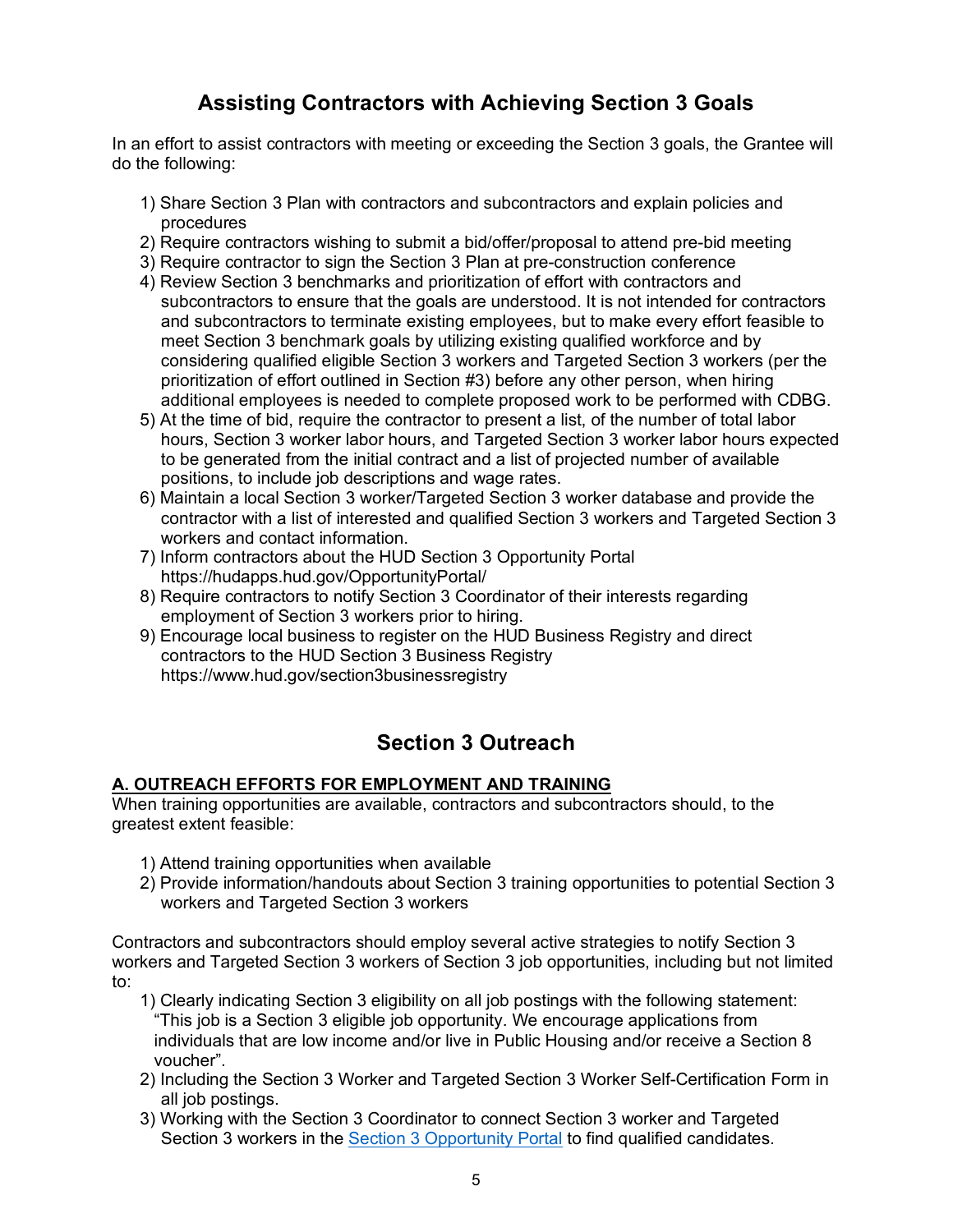- 4) Establishing a current list of Section 3 eligible applicants.
- 5) Contacting local community organizations and provide them with job postings for Section 3 eligible applicants; and
- 6) Coordinating a programmatic ad campaign, which results in widespread job posting across diverse ad networks including:
	- a) Advertising job opportunities via social media, including LinkedIn and Facebook.
	- b) Advertising job opportunities via flyer distributions and mass mailings and posting ad in common areas of housing developments and all public housing management offices.
	- c) Contacting resident councils, resident management corporations, and neighborhood community organizations to request their assistance in notifying residents of available training and employment opportunities.

# **B. OUTREACH EFFORTS FOR CONTRACTING**

When contracting opportunities arise in connection with the CDBG program, Grantees will employ the following strategies to notify Section 3 Business Concerns of Section 3 contracting opportunities, including but not limited to:

- 1) Adding the Section 3 Clause to all RFPs, procurement documents, bid offerings and contracts
- 2) Coordinating mandatory pre-bid meetings to inform Section 3 Business Concerns of upcoming contracting opportunities.
- 3) Advertising contracting opportunities in local community papers and notices that provide general information about the work to be contracted and where to obtain additional information.
- 4) Providing written notice of contracting opportunities to all known Section 3 Business Concerns. The written notice will be provided in sufficient time to enable business concerns the opportunity to respond to bid invitations.
- 5) Coordinating with the prime contractor to publicize contracting opportunities for small businesses.
- 6) Coordinating with the Grantee's Business/Economic Development Department and all other business assistance agencies and contractor associations to inform them of contracting opportunities and request their assistance in identifying Section 3 business concerns. Could include local community development organizations, business development agencies (Chamber of Commerce), and minority contracting associations.
- 7) Connecting Section 3 business concerns with resources to support business development to assist in obtaining contracting opportunities (e.g., bonding and insurance assistance, etc.). Contractors will also be encouraged to collaborate with the [recipient/grantee] as subcontract opportunities arise in an effort to notify eligible Section 3 business concerns about the contracting opportunities.

# **Section 3 Contracting Policy and Procedure**

The Grantee will incorporate Section 3 in its existing Procurement Policy and adopt a Section 3 Contracting Policy and Procedure to be included in all procurements generated for use with HUD funding.

This policy and procedure contain requirements for making efforts to award contracts to Section 3 Business Concerns

All contractors/businesses seeking Section 3 preference must, before submitting bids/proposals to the Grantee be required to complete certifications, as appropriate. Such certifications shall be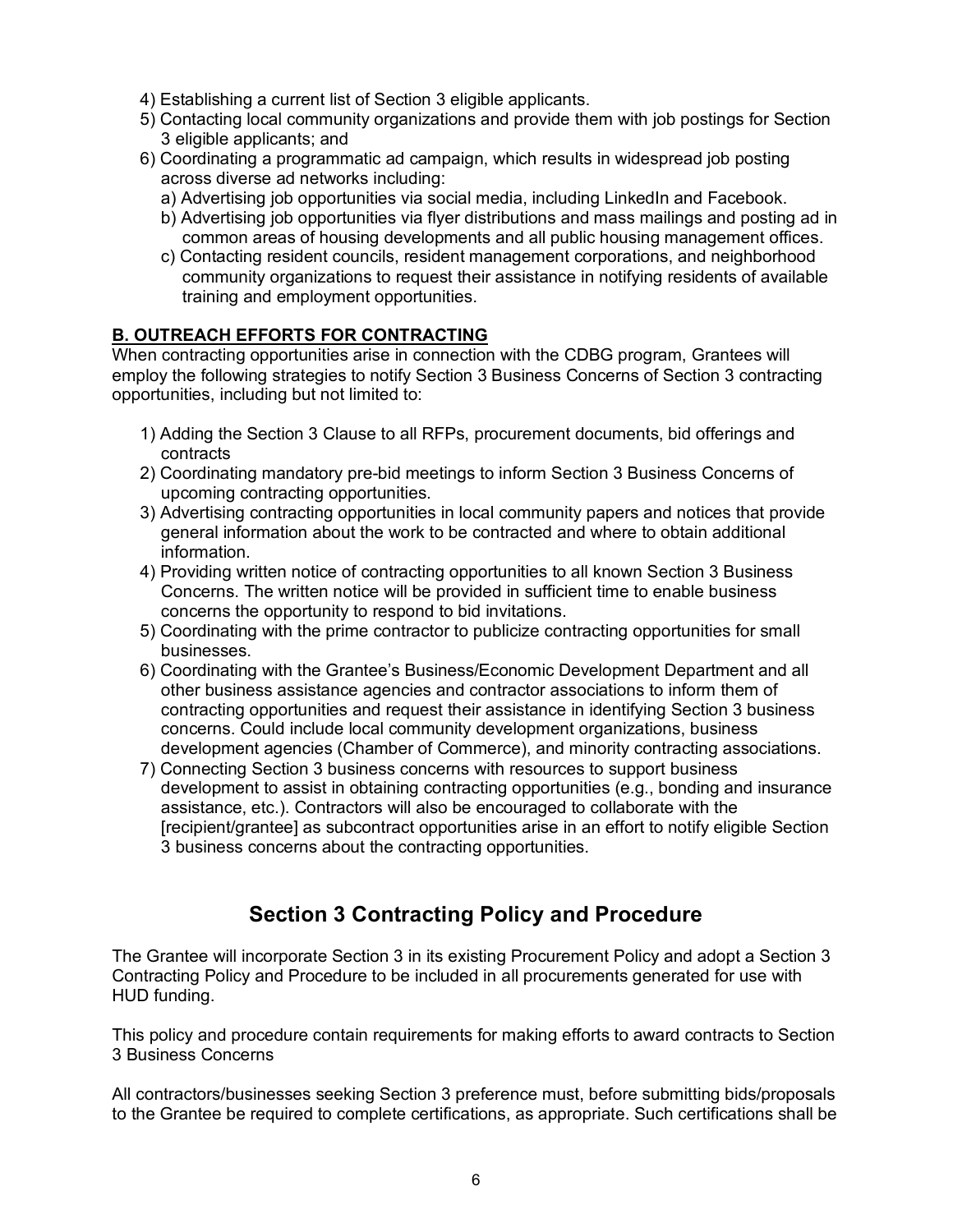adequately supported with appropriate documentation as referenced in this Manual's Appendices.

# **Section 3 Provisions/Contract Language**

Grantees will include the Section 3 Clause in all of its contracts to ensure compliance with regulations in 24 CFR Part 75. Grantee's will take appropriate actions upon finding that a contractor is in violation of 24 CFR Part 75 and does not knowingly contract with any contractor that has been found in violation of the Section 3 regulations. On a periodic basis the Section 3 Coordinator will audit Grantee's contractors for compliance with the minimum Section 3 requirements outlined in the Section 3 Plan.

In addition, contractors and subrecipients are required to include language in all Section 3 covered contracts or agreements for subcontractors to meet the requirements of 24 CFR Part 75.19.

For businesses, noncompliance with HUD's regulations in 24 CFR part 75 may result in sanctions, termination of this contract for default, and debarment or suspension from future HUD assisted contracts.

# **Reporting Requirements**

- Section 3 Business Concern Certification (SFN 62111)
- Section 3 Worker Self-Certification (SFN 62110)
- Section 3 Acknowledgment (SFN 62112)
- Section 3 Work Hours and Outreach Efforts (SFN 62109)

# **Internal Section 3 Complaint Procedure**

In an effort to resolve complaints generated due to non-compliance through an internal process, the Grantee encourages submittal of such complaints to its Section 3 Coordinator as follows:

- 1) Complaints of non-compliance should be filed in writing and must contain the name of the complainant and brief description of the alleged violation of 24 CFR Part 75.
- 2) Complaints must be filed within 45 calendar days after the complainant becomes aware of the alleged violation.
- 3) An investigation will be conducted if complaint is found to be valid. The North Dakota Department of Commerce will conduct an informal, but thorough investigation affording all interested parties, if any, an opportunity to submit testimony and/or evidence pertinent to the complaint.
- 4) The North Dakota Department of Commerce will provide written documentation detailing the findings of the investigation. The Grantee will review the findings for accuracy and completeness before it is released to complainants. The findings will be made available no later than 90 days after the filing of complaint. If complainants wish to have their concerns considered outside of the North Dakota Department of Commerce a complaint may be filed with:

The HUD program office responsible for the public housing financial assistance or the Section 3 project,or to the local HUD field office. These offices can be found through the HUD website, [www.hud.gov/.](http://www.hud.gov/)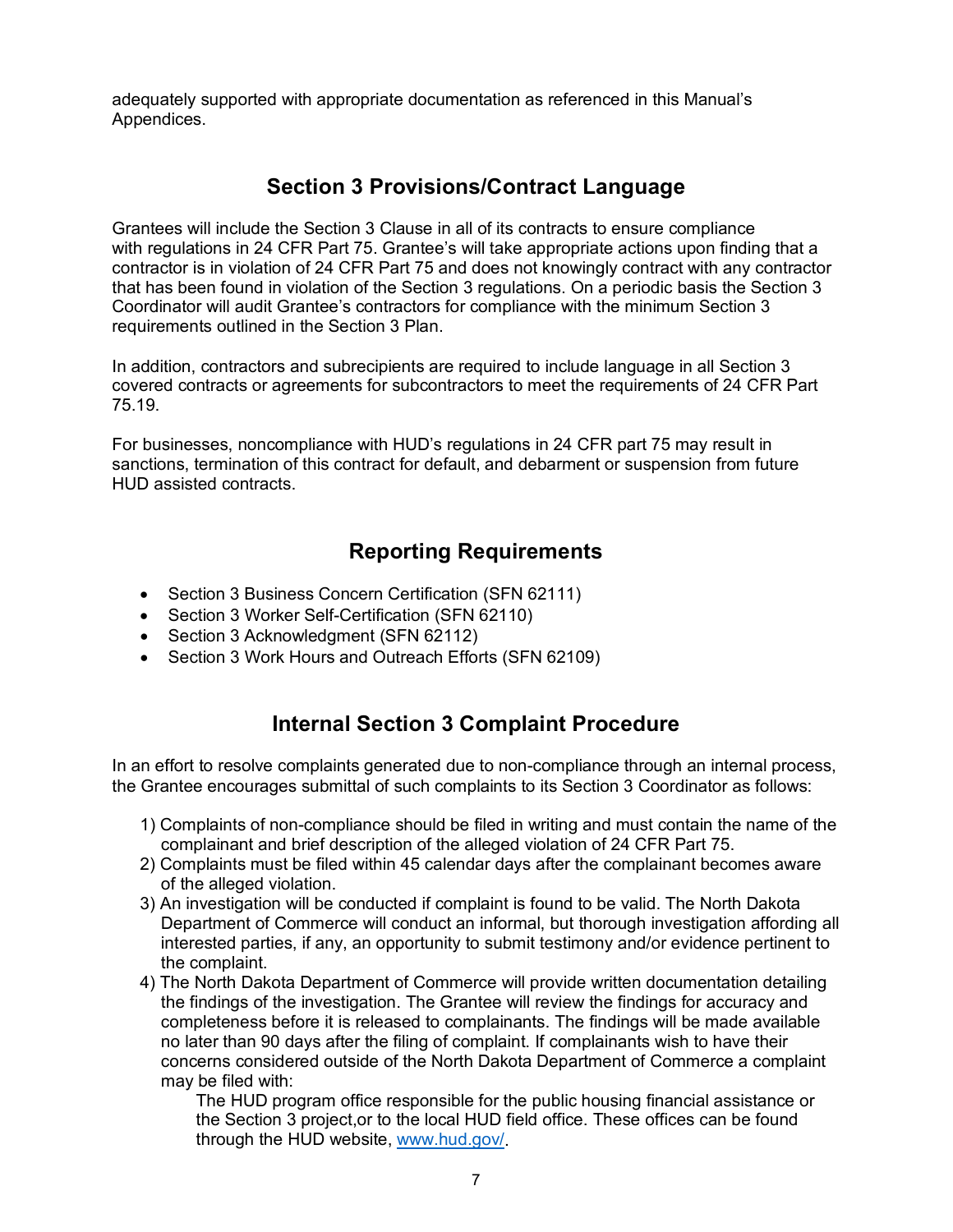Complainants may be eligible to bring complaints under other federal laws. The U.S. Equal Employment Opportunity Commission (EEOC) is responsible for enforcing federal laws that make it illegal to discriminate against a job applicant or an employee because of the person's race, color, religion, sex (including pregnancy), national origin, age (40 or older), disability or genetic information (medical history or predisposition to disease). For more information about complainant rights, please contact EEOC at: www.EEOC.gov.

The Department of Labor Office of Federal Contract Compliance Programs (OFCCP) enforces, for the benefit of job seekers and wage earners, the contractual promise of affirmative action and equal employment opportunity required of those who do business with the Federal government. More information about the services they provide can be obtained at: http://www.dol.gov/ofccp/.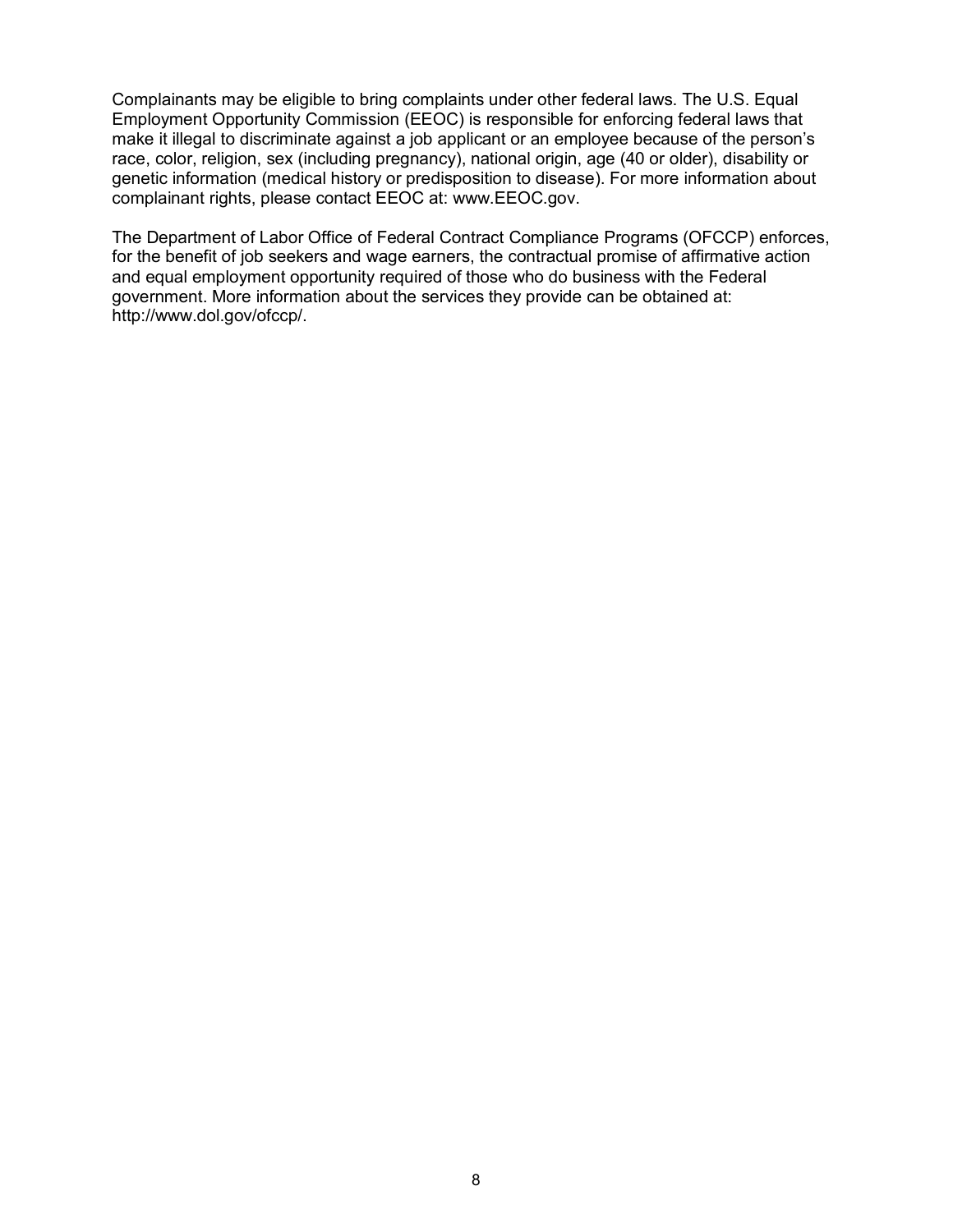# **SECTION 3 ACKNOWLEDGMENT**

NORTH DAKOTA DEPARTMENT OF COMMERCE DIVISION OF COMMUNITY SERVICES SFN 62112 (1/2022)

Section 3 is a provision of the Housing and Urban Development Act of 1968 that promotes local economic development and individual self-sufficiency for projects funded by the U.S. Department of Housing and Urban Development (HUD).

Section 3 requires that, to the greatest extent possible, economic opportunities that are generated by the use of federal funds be made available to very-low or low-income persons, particularly those who receive federal financial assistance for housing and those residing in communities where the financial assistance is expended. Section 3 established benchmark goals of 25 percent of total labor hours worked by Section 3 Workers, and 5 percent of total labor hours worked by Targeted Section 3 Workers, as those terms are defined in North Dakota Department of Commerce Section 3 Compliance Manual, Notice: CPD-21-09, and Section 3 Final Rule 24 CFR part 75.

| Person Completing the Form (Grant Administrator) | Recipient/Contractor(s) |
|--------------------------------------------------|-------------------------|
| Name of HUD-funded Project and Instrument #      | City Project is Located |

Therefore, I, the person named above, on behalf of Recipient/Contractor(s) hereby certify that upon being awarded a contract to participate in the HUD-funded project named above, the Recipient/Contractor(s):

- 1. Has received, read, and understands the Manual and all of its Attachments.
- 2. Has read the Section 3 regulations at 24 CFR Part 75.
- 3. Is under no contractual or other impediment that would prevent it from complying with the Section 3 requirements.
- 4. Will comply with HUD's Section 3 regulations at 24 CFR Part 75.
- 5. Will comply with all policies and procedures outlined in the Manual.
- 6. Will ensure that the ND Department of Commerce promptly receives all required Section 3 documentation identified in the Manual.
- 7. Will include the Section 3 Clause in every contract related to this Project.
- 8. Will not contract with any entity that has been found in violation of any provision of 24 CFR Part 75 or has not registered with the System for Award Management at SAM.gov.
- 9. Will provide a copy of the Manual to all entities with which Recipient/Contractor(s) contracts to work on the Project.
- 10. Understands that draw requests will be delayed until all Section 3 requirements are met.

| <b>Print Name</b>          | Signature | Date |
|----------------------------|-----------|------|
| Title                      | Company   |      |
| <b>Grant Administrator</b> |           |      |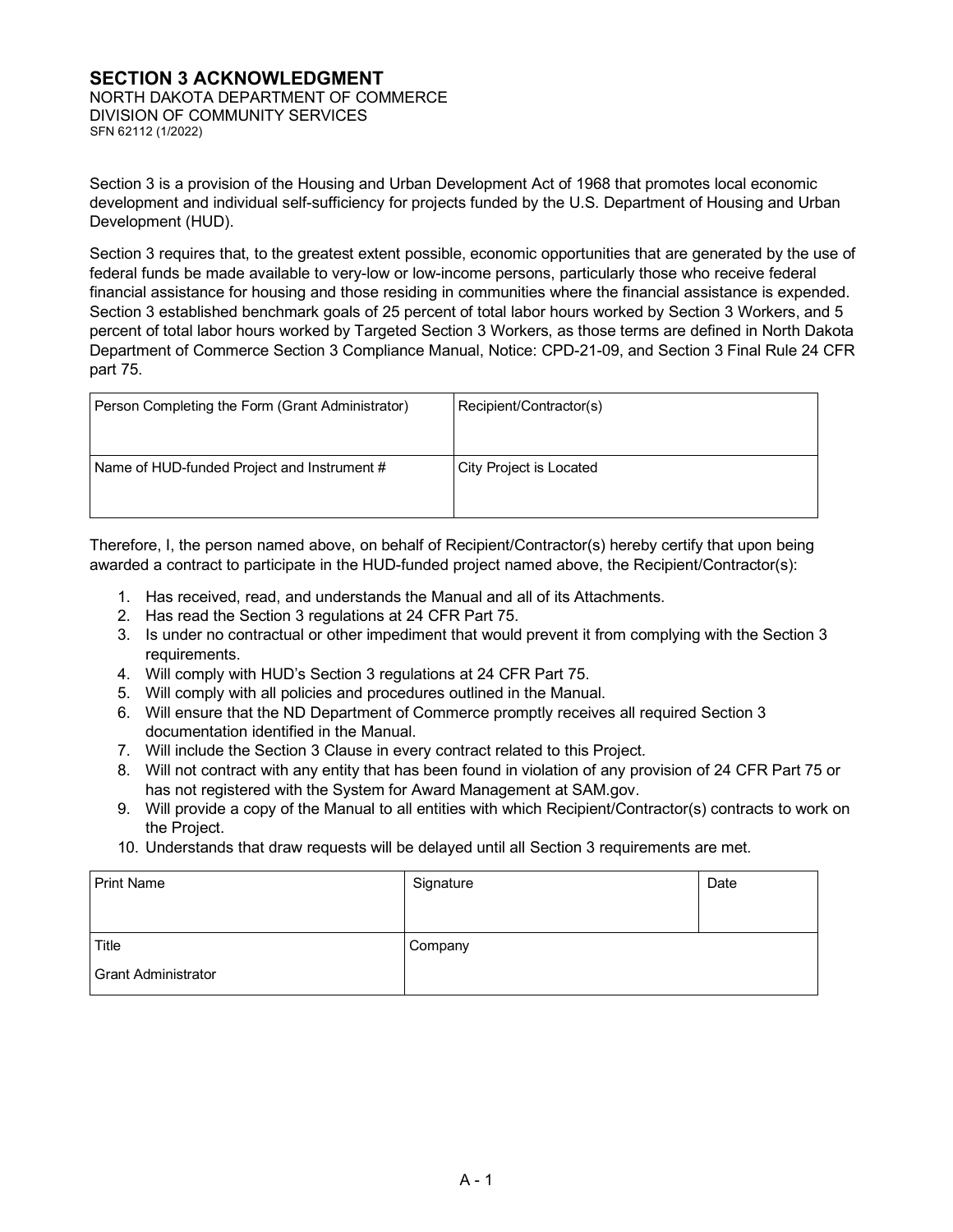## **SECTION 3 BUSINESS CONCERN CERTIFICATION**

NORTH DAKOTA DEPARTMENT OF COMMERCE DIVISION OF COMMUNITY SERVICES SFN 62111 (11/2021)

#### **BUSINESS INFORMATION**

| Name of Business    |                  | <b>SAM Registration DUNS Number</b> |              |          |
|---------------------|------------------|-------------------------------------|--------------|----------|
| Address             | City             |                                     | <b>State</b> | ZIP Code |
| <b>Contact Name</b> | Telephone Number | <b>Email Address</b>                |              |          |

#### **Please check all that apply:**

| □ This business is at least 51 percent owned and controlled by low- or very low- income persons, defined as those<br>with household income at or below 50 percent of the HUD-defined area median income. This business meets<br>the definition of a Section 3 Business Concern. |
|---------------------------------------------------------------------------------------------------------------------------------------------------------------------------------------------------------------------------------------------------------------------------------|
| $\Box$ More than 75 percent of the labor hours performed for the business over the previous 3-month period are<br>performed by Section 3 Workers. This business meets the definition of a Section 3 Business Concern.                                                           |
| □ This business is at least 51 percent owned and controlled by current residents of public housing or Section 8-<br>assisted housing. This business meets the definition of a Section 3 Business Concern.                                                                       |
| $\Box$ None of the above. This business does not meet the definition of a Section 3 Business Concern.                                                                                                                                                                           |

North Dakota Department of Commerce encourages Section 3 Business Concerns to register on the National Section 3 Business Registry at <u>www.hud.gov/sec3biz</u>.

| Organization Name   |       |  |  |
|---------------------|-------|--|--|
|                     |       |  |  |
| Representative Name | Title |  |  |
|                     |       |  |  |
| Signature           | Date  |  |  |
|                     |       |  |  |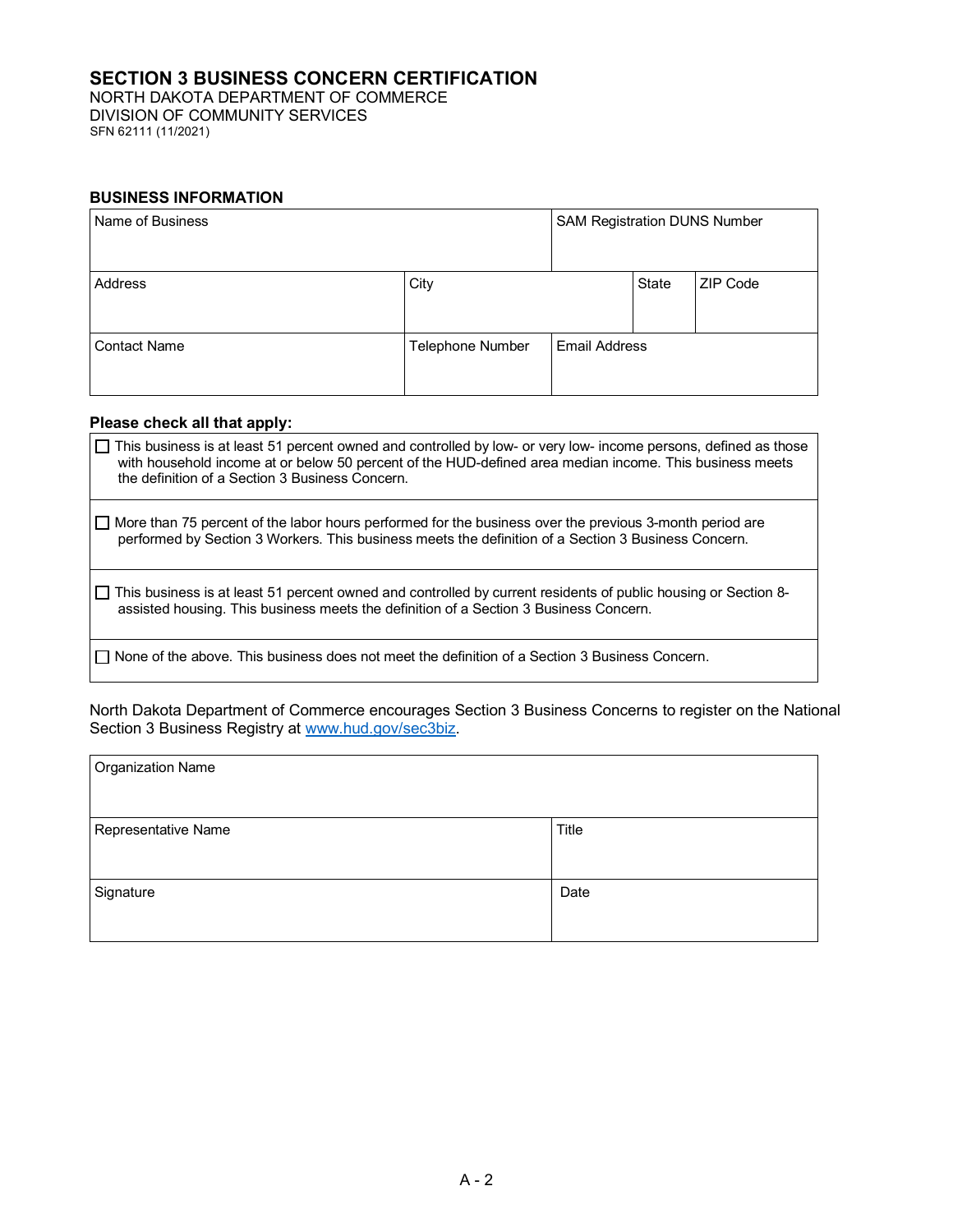## **SECTION 3 WORKER SELF-CERTIFICATION**

NORTH DAKOTA DEPARTMENT OF COMMERCE DIVISION OF COMMUNITY SERVICES SFN 62110 (11/2021)

#### **EMPLOYEE INFORMATION**

| Name                     |      | Date Hired (mm/yyyy) |                 |
|--------------------------|------|----------------------|-----------------|
| <b>Permanent Address</b> | City | <b>State</b>         | <b>ZIP Code</b> |

## **Check all that apply:**

| $\Box$ | My income, annualized for the current calendar year or for the previous calendar year, is/was below the<br>published HUD-defined area median income (see income chart) |
|--------|------------------------------------------------------------------------------------------------------------------------------------------------------------------------|
|        | I was hired within the last five years, when hired my income was below the HUD-defined area median income.<br>(see attached income chart)                              |
|        | I meet the definition of a Section 3 Worker.                                                                                                                           |
|        | I live within the Neighborhood Service Area* of the project.                                                                                                           |
|        | I meet the definition of a Section 3 Worker and a Targeted Section 3 Worker.                                                                                           |
|        | I am employed by a Section 3 Business Concern. (Confirm with your Employer)                                                                                            |
|        | I meet the definitions of a Section 3 Worker and a Targeted Section 3 Worker.                                                                                          |
|        | I am a YouthBuild participant, either currently or when I was hired in the last five years.                                                                            |
|        | I meet the definitions of a Section 3 Worker and a Targeted Section 3 Worker.                                                                                          |
|        | None of the above.                                                                                                                                                     |
|        | do not meet the definition of a Section 3 Worker or of a Targeted Section 3 Worker.                                                                                    |
|        | *Neighborhood Service Area: An area within one mile of the Section 3 Project or, if fewer than 5,000 people live within one                                            |

I certify that the statement(s) above are true and correct.

to the most recent U.S. Census.

| Signature | Date |
|-----------|------|
|           |      |

mile, within a circle centered on the Section 3 Project that is sufficient to encompass a population of 5,000 people according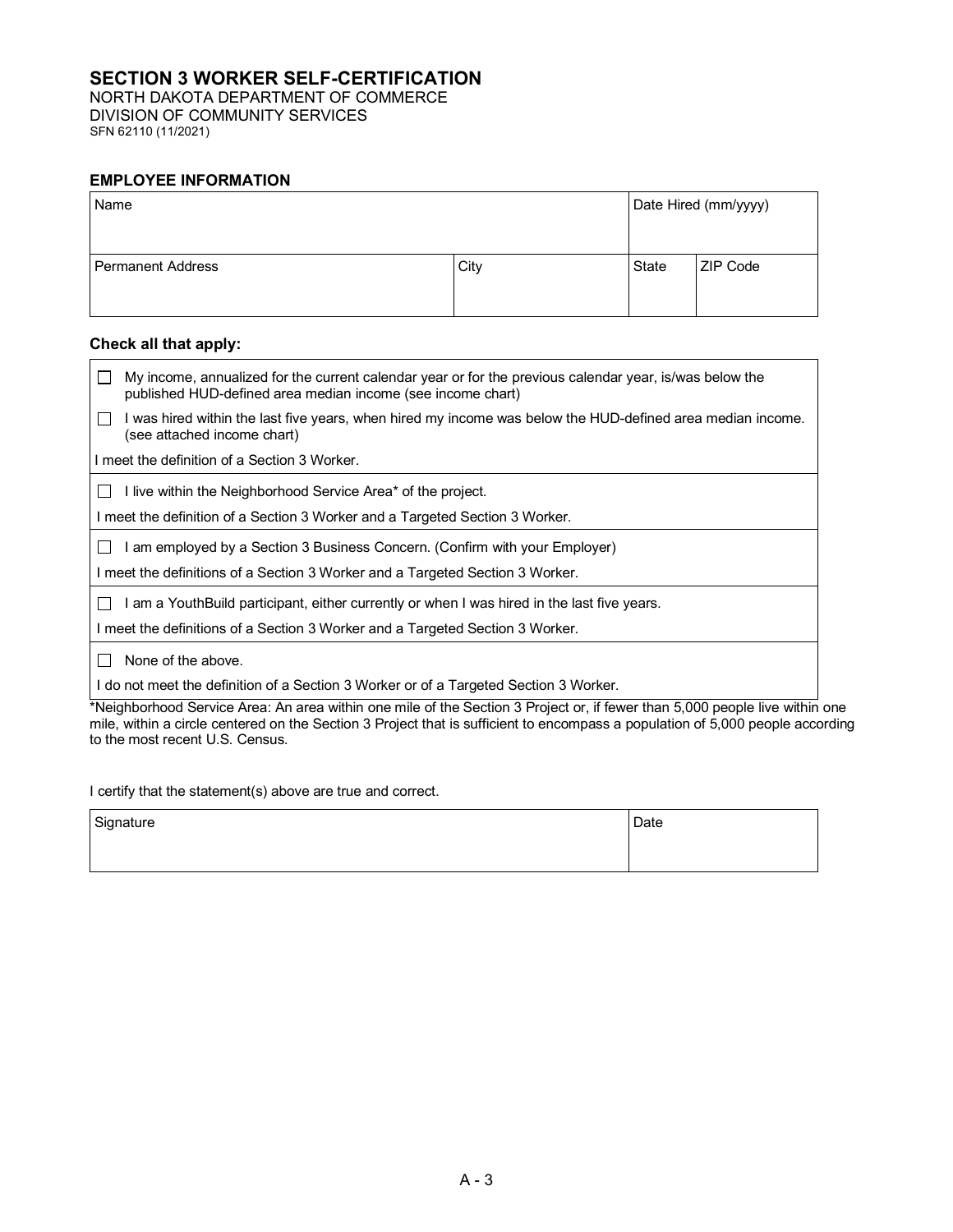#### **INCOME CHART**

Income Chart must be completed by the Grant Administrator and verified by North Dakota Department of Commerce. For the most recent income limits:

See HUD's Income Limit Dataset:<https://www.huduser.gov/portal/datasets/il.html>

OR

North Dakota Department of Commerce, CDBG website: https://www.communityservices.nd.gov/communitydevelopment/Programs/CommunityDevelopmentBlockGrant/

#### **Employers must retain this Form in their Section 3 Compliance File for 5 Years**

The worker's income must be at or below the amount provided below for an individual (household of 1) regardless of actual household size.

| FY<br><b>Income Limit Area</b> | <b>Income Limits Category</b> | <b>Income Limits</b> |
|--------------------------------|-------------------------------|----------------------|
| County Name:                   | Very-Low Income Limits (30%)  | S                    |
|                                | Low Income Limits (50%)       | S                    |

#### **Individual Income Limits**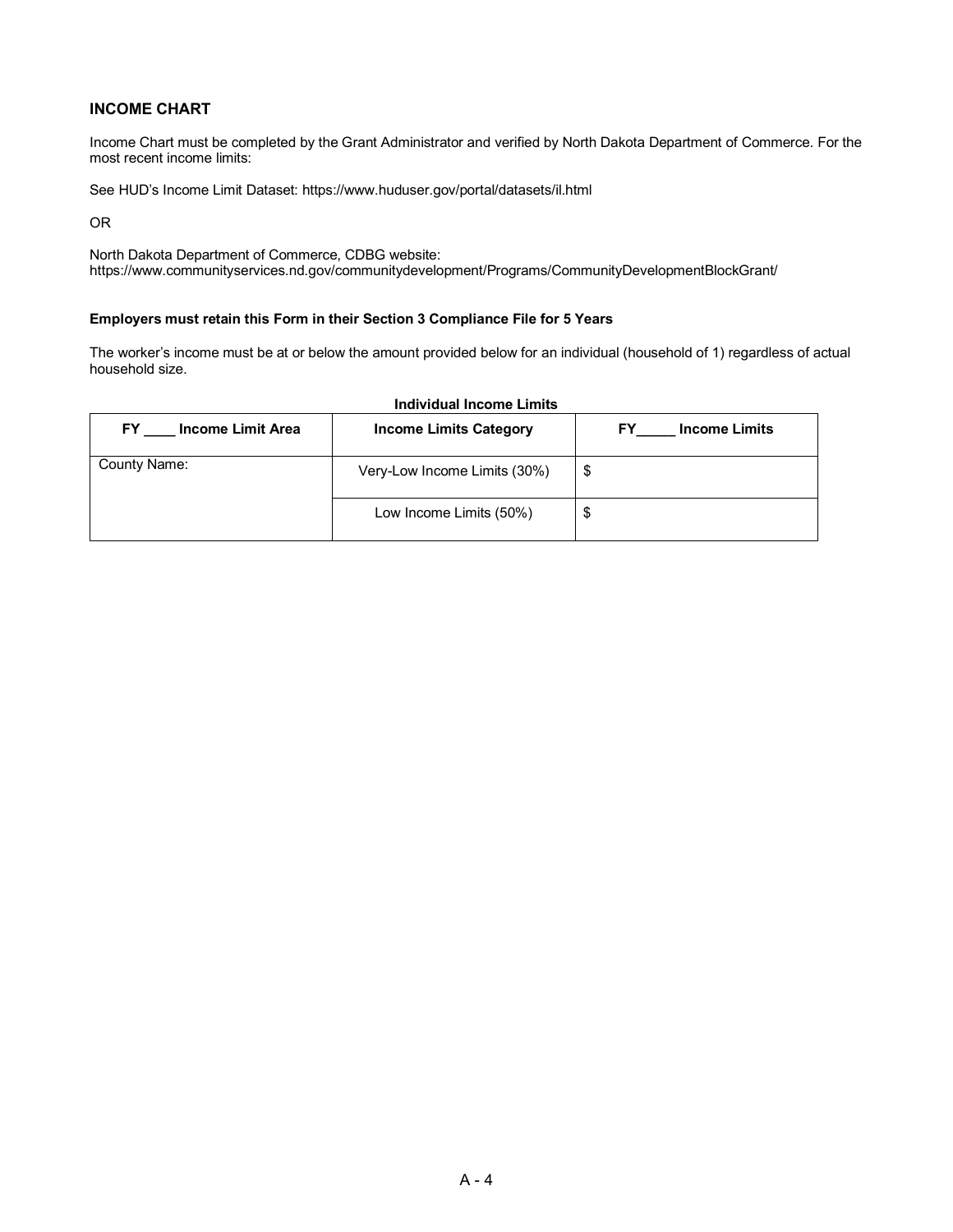## **All Section 3 covered contracts must include the following Section 3 clause:**

- A. The work to be performed under this contract is subject to the requirements of Section 3 of the Housing and Urban Development Act of 1968, as amended, 12 U.S.C. 1701u (Section 3). The purpose of Section 3 is to ensure that employment and other economic opportunities generated by HUD assistance shall, to the greatest extent feasible, be directed to low- and very low-income persons, particularly persons who are beneficiaries of HUD housing assistance or who reside in the communities where the HUD funding is expended.
- B. The parties to this contract agree to comply with HUD's regulations in 24 CFR Part 75, which implement Section 3. As evidenced by their execution of this contract, the parties to this contract certify that they are under no contractual or other impediment that would prevent them from complying with the Part 75 regulations.
- C. The contractor agrees to include this Section 3 clause in every subcontract subject to compliance with regulations in 24 CFR Part 75, and agrees to take appropriate action, as provided in an applicable provision of the subcontract or in this Section 3 clause, upon a finding that the subcontractor is in violation of the regulations in 24 CFR Part 75. The contractor will not subcontract with any subcontractor where the contractor has notice or knowledge that the subcontractor has been found in violation of the regulations in 24 CFR Part 75.
- D. Noncompliance with HUD's regulations in 24 CFR Part 75 may result in sanctions, termination of this contract for default, and debarment or suspension from future HUD assisted contracts.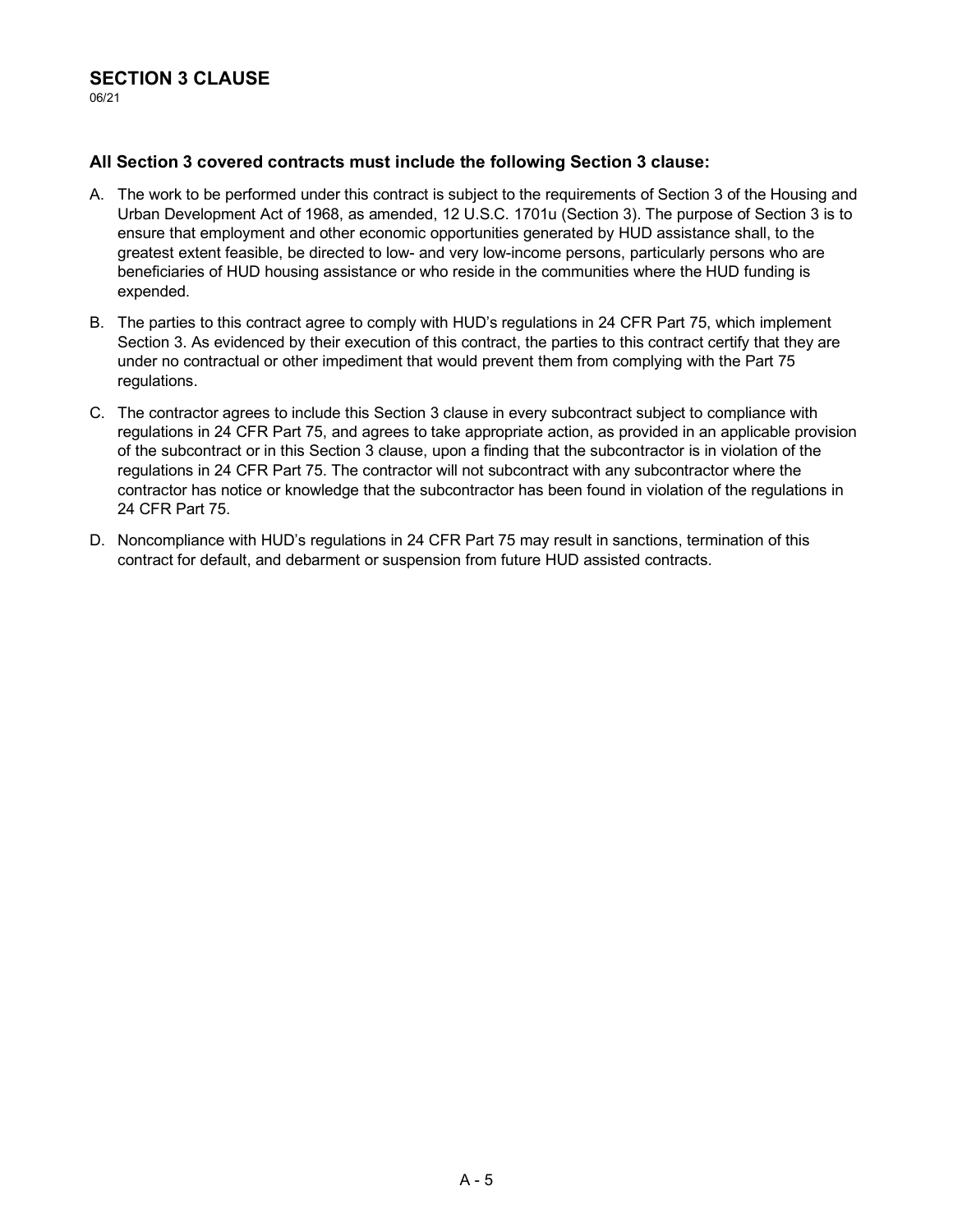# **SECTION 3 WORK HOURS AND OUTREACH EFFORTS FOR EACH FINANCIAL DRAW**

NORTH DAKOTA DEPARTMENT OF COMMERCE DIVISION OF COMMUNITY SERVICES SFN 62109 (11/2021)

| <b>Contractor Name</b> |                         | Time Period Covered (mm/dd/yyyy)<br>tο |                      |
|------------------------|-------------------------|----------------------------------------|----------------------|
| Name of Project        |                         | Location of Project (City/County)      |                      |
| Person Completing Form | <b>Telephone Number</b> |                                        | <b>Email Address</b> |

#### **PART I: TIME LOG** *(Attach additional sheets if necessary.)*

Attach Section 3 Worker Self Certification form for each employee listed below who has not already completed a Section 3 Worker Self Certification form.

| Employee Name | Number of Hours<br>Worked on the Project<br>Since Last Report | Is the employee a<br>Section 3 Worker? | Is the employee a<br>Targeted Section 3 Worker? |
|---------------|---------------------------------------------------------------|----------------------------------------|-------------------------------------------------|
|               |                                                               | $\Box$ Yes $\Box$ No                   | $\Box$ Yes $\Box$ No                            |
|               |                                                               | $\Box$ Yes $\Box$ No                   | $\Box$ No<br>$\square$ Yes                      |
|               |                                                               | $\Box$ Yes $\Box$ No                   | $\Box$ Yes $\Box$ No                            |
|               |                                                               | $\Box$ Yes $\Box$ No                   | $\Box$ Yes $\Box$ No                            |
|               |                                                               | $\Box$ Yes $\Box$ No                   | $\Box$ Yes $\Box$ No                            |
|               |                                                               | $\Box$ Yes $\Box$ No                   | $\Box$ Yes $\Box$ No                            |
|               |                                                               | $\Box$ Yes $\Box$ No                   | $\Box$ Yes $\Box$ No                            |
|               |                                                               | $\Box$ Yes $\Box$ No                   | $\Box$ Yes $\Box$ No                            |
|               |                                                               | $\Box$ Yes $\Box$ No                   | $\Box$ Yes $\Box$ No                            |
|               |                                                               | $\Box$ Yes $\Box$ No                   | $\Box$ Yes $\Box$ No                            |
|               |                                                               | $\Box$ Yes $\Box$ No                   | $\Box$ Yes $\Box$ No                            |
|               | <b>Total Hours this Period</b>                                | <b>Total Sec 3 Worker Hours</b>        | Total Targeted Sec 3 Worker Hrs.                |

#### **SECTION 3 WORKER BENCHMARK CALCULATION**

| 1: Total Number of Hours Worked on the Project by this Company this Period |  |
|----------------------------------------------------------------------------|--|
| 2: Total Number of Hours Worked by Section 3 Workers this Period           |  |
| [Percent of Hours Worked by Section 3 Workers (Line 2 Divided by Line 1)   |  |

### **TARGETED SECTION 3 WORKER BENCHMARK CALCULATION**

| A: Total Number of Hours Worked on the Project by this Company this Period                     |  |
|------------------------------------------------------------------------------------------------|--|
| B: Total Number of Hours Worked by Section 3 and Targeted Section 3 Workers this Period        |  |
| Percent of Hours Worked by Section 3 and Targeted Section 3 Workers (Line B Divided by Line A) |  |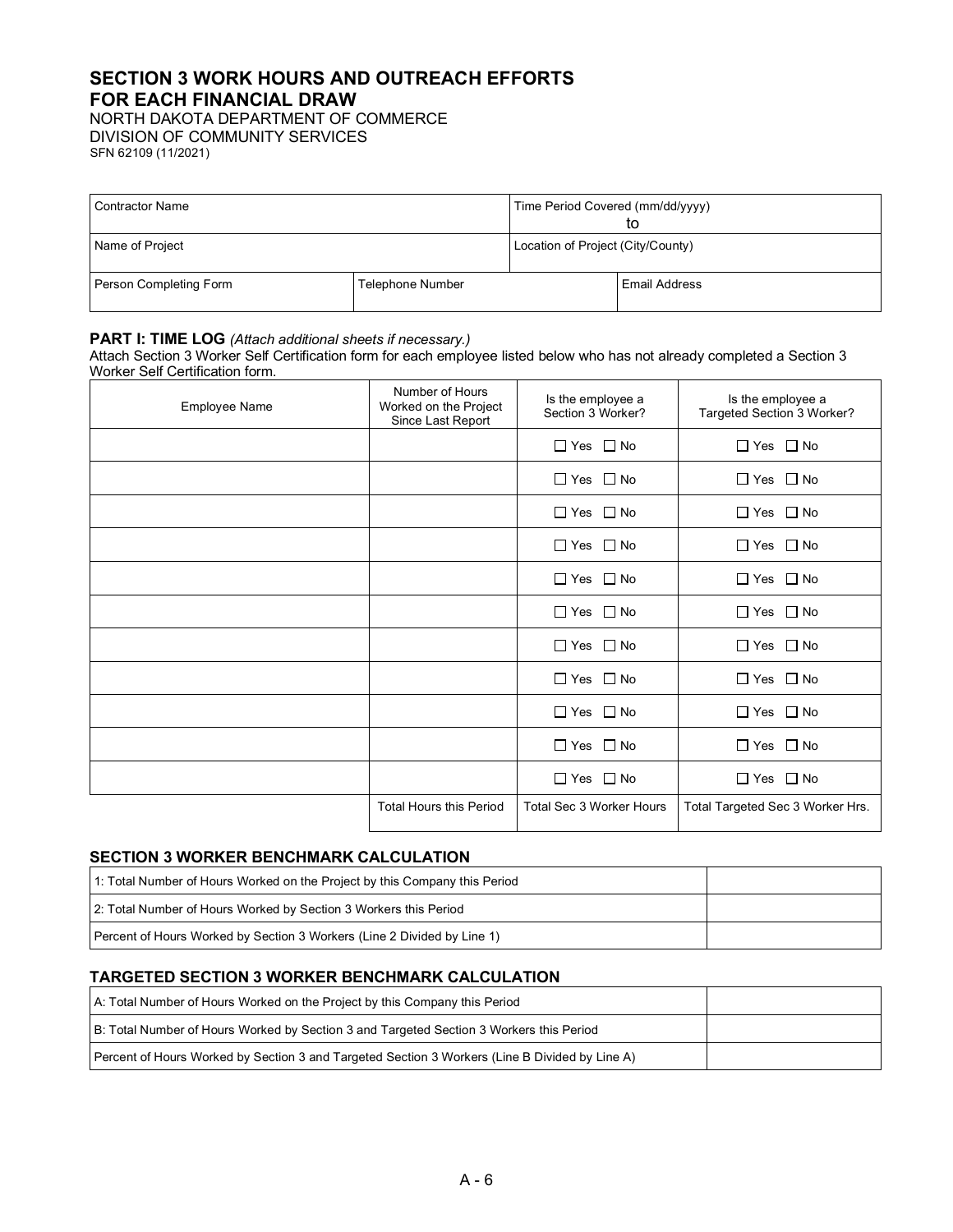#### **PART II: OUTREACH EFFORTS**

Indicate the efforts made**, since the last report**, to direct employment and other economic opportunities toward low-income persons, particularly those who reside near the project or are recipients of government assistance for housing. Please provide detailed explanations for each effort selected. Proof of these efforts must be submitted as part of the required documentation. (Check all that apply.)  $\Box$  No efforts made since last report. Explain: □ Posted job on HUD's Section 3 Opportunity Portal [\(https://hudapps.hud.gov/OpportunityPortal/\).](https://hudapps.hud.gov/OpportunityPortal/) Explain: □ Searched for potential job applicants and subcontractors on HUD's Opportunity Portal [\(https://hudapps.hud.gov/OpportunityPortal/\)](https://hudapps.hud.gov/OpportunityPortal/). Explain: □ Informed Job Service North Dakota of job opportunities. Explain:  $\Box$  Advertised employment or contracting opportunities in local media. Explain: Searched for potential subcontractors on HUD's Section 3 Business Registry [\(http://www.hud.gov/Sec3Biz\)](http://www.hud.gov/Sec3Biz). Explain:  $\Box$  Participated in a job fair. Explain: Conducted on-the-job training (including apprenticeships). Explain: □ Assisted indirect training through our support of off-site training opportunities. Explain:  $\square$  Targeted advertising for training and employment specifically to residents of public housing. Explain:  $\square$  Connected Section 3 Workers with supportive services such as education or financial literacy. Explain: □ Provided technical assistance to Section 3 Workers for job readiness. Examples include resume assistance, coaching, interview clothing, test fees, transportation, assistance with college or vocational education, assistance in securing childcare. Explain: □ Provided technical assistance to Section 3 Business Concerns. Examples include providing bonding assistance, guaranties, or other efforts to help Section 3 Business Concerns provide viable bids. Explain: Maintained a file of eligible qualified Section 3 Workers for future employment positions. Explain: □ Targeted advertising for training and employment to the Neighborhood Service Area (usually defined as within one-mile) of the project. Explain:  $\Box$  Consulted with agencies administering YouthBuild and other federally funded training programs. Explain: Consulted with probation and parole agencies, unemployment compensation programs, and community organizations which serve Section 3 Workers. Explain:  $\Box$  Employed a job coordinator or contracted with a business that is licensed in the field of job placement, that will undertake on our behalf the efforts to match eligible and qualified Section 3 Workers with training and employment positions. Explain: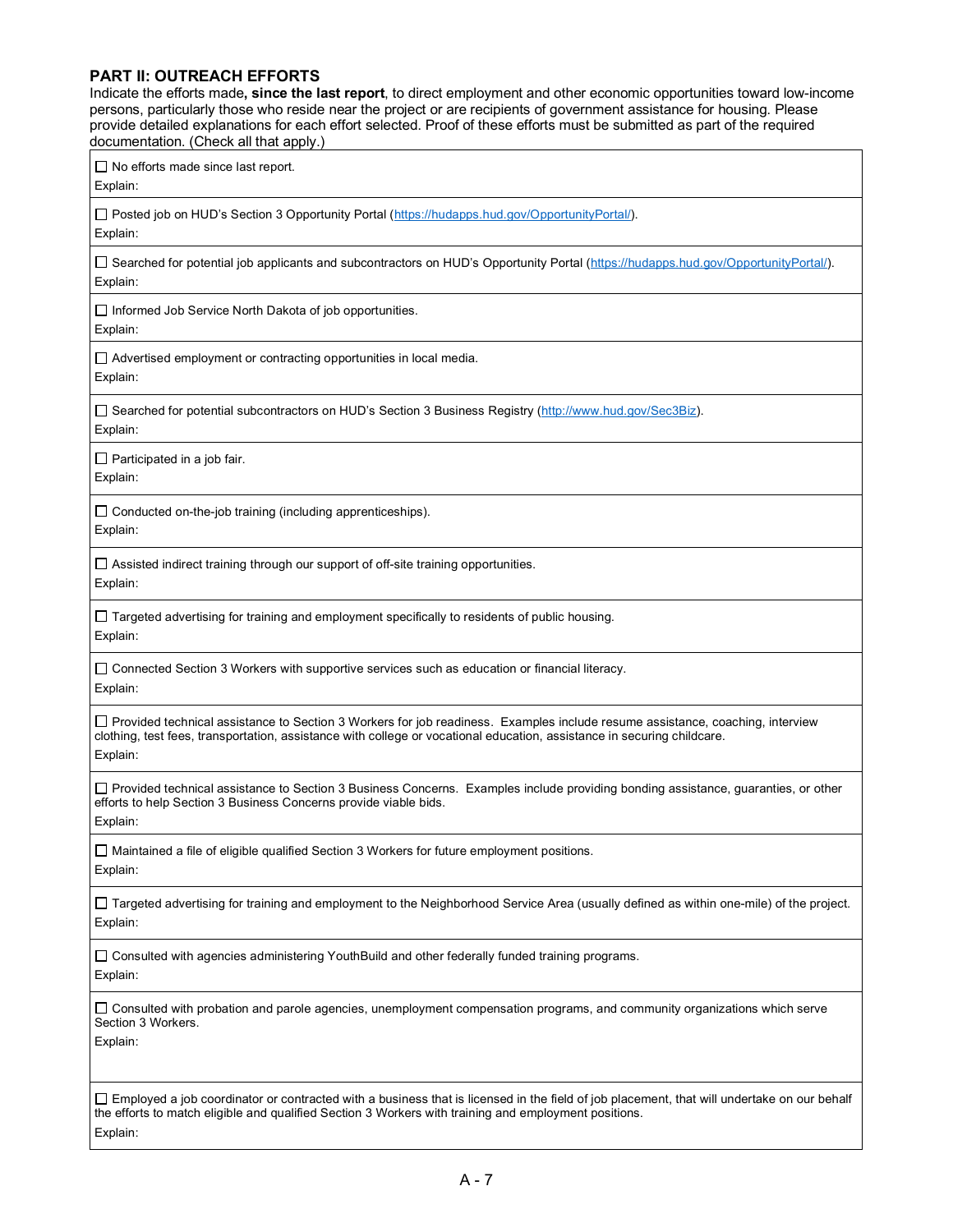The undersigned, being duly authorized on behalf of the above-named company, hereby declares and affirms that the information contained herein is, to the best of his/her knowledge and belief, in all things complete, true, and correct. Misrepresentation of any kind will be grounds for appropriate sanctions under 24 CFR Part 75.

| Representative Name | Title |
|---------------------|-------|
| Signature           | Date  |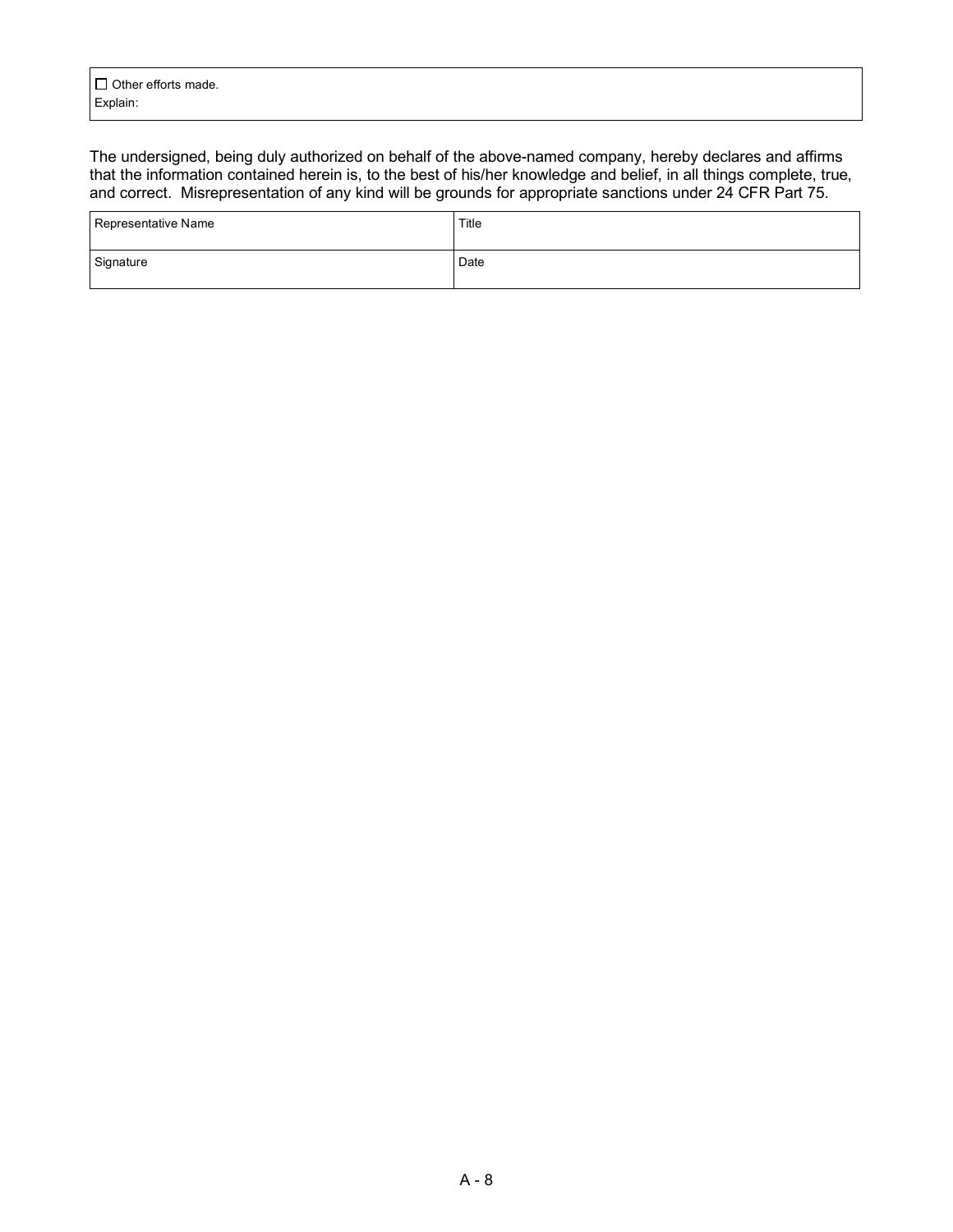#### **DEFINITIONS OF TERMS ON THIS FORM FROM FEDERAL REGULATION (24 CFR Part 75)**

#### **Section 3 Worker means (24 CFR 75.5):**

Any worker who currently fits or when hired within the past five years fit at least one of the following categories, as documented:

- (i) Is a low- or very low-income worker that fell below HUD income limits for the previous or annualized calendar year.
- (ii) The worker is employed by a Section 3 Business Concern (defined below).
- (iii) The worker is a YouthBuild participant.

#### **Targeted Section 3 Worker means (24 CFR 75.21):**

A Targeted Section 3 Worker is a Section 3 worker who is:

- (1) A worker employed by a Section 3 business concern; or
- (2) A worker who currently fits or when hired fit at least one of the following categories, as documented within the past five years:
- (i) Living within the service area or the neighborhood of the project, as defined in 24 CFR 75.5; or
- (ii) A YouthBuild participant.

#### **Section 3 Business Concern means (24 CFR 75.5):**

A Section 3 business concern is defined in 24 CFR 75.5 as a business that meets at least one of the following criteria, documented within the last six-month period:

- 1. At least 51 percent owned and controlled by low- or very low-income persons,
- 2. More than 75 percent of the labor hours performed for the business over the previous
- 3-month period are performed by Section 3 workers, or

3. At least 51 percent owned and controlled by current residents of public housing or Section 8-assisted housing.

#### **Neighborhood Service Area means (24 CFR 75.5):**

An area within one mile of the Section 3 project or, if fewer than 5,000 people live within one mile of a Section 3 project, within a circle centered on the Section 3 project that is sufficient to encompass a population of 5,000 people according to the most recent U.S. Census.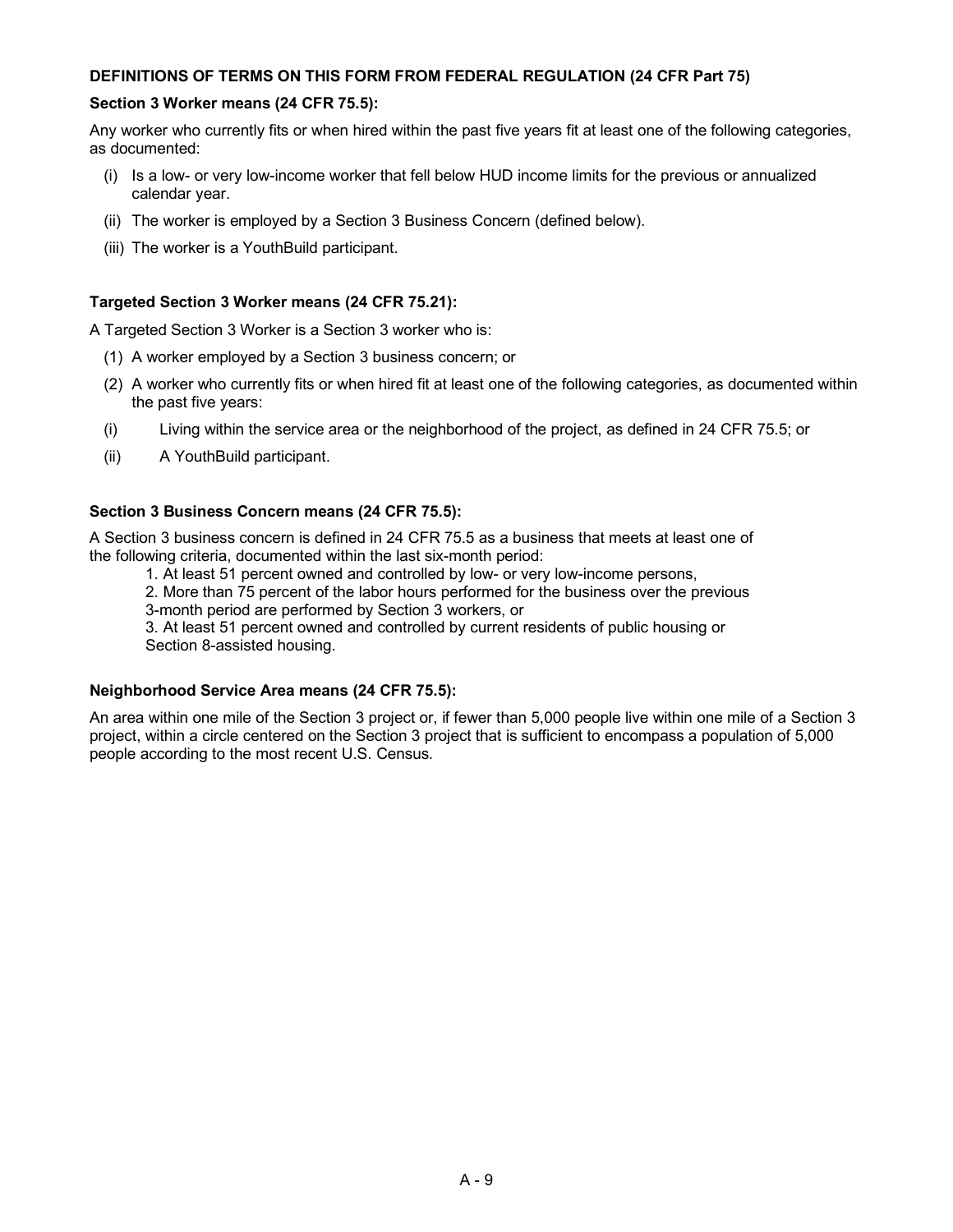# **What are the Grant Administrator, Contractor and Subcontractors' Responsibilities?**

|                            | <b>Construction Start</b>                                                                                                                                                                                                                                  | <b>Each Draw</b>                                                                                                                                                                                                                                                                                                                                                                                                                                                                                                      |
|----------------------------|------------------------------------------------------------------------------------------------------------------------------------------------------------------------------------------------------------------------------------------------------------|-----------------------------------------------------------------------------------------------------------------------------------------------------------------------------------------------------------------------------------------------------------------------------------------------------------------------------------------------------------------------------------------------------------------------------------------------------------------------------------------------------------------------|
| <b>Grant Administrator</b> | Section 3<br>$\bullet$<br>Acknowledgement<br>form<br><b>Section 3 Business</b><br>$\bullet$<br><b>Concern Certification</b><br>form                                                                                                                        | The Grant Administrator should coordinate the collection of the items listed<br>below, ensure they are complete, and compile and submit them to North<br>Dakota Department of Commerce.                                                                                                                                                                                                                                                                                                                               |
| <b>General Contractor</b>  | Section 3<br>Acknowledgement<br>form<br><b>Section 3 Business</b><br><b>Concern Certification</b><br>form<br><b>Schedule of Contracts:</b><br>$\bullet$<br>total must match the<br>General Contract total.<br><b>Contract with Section</b><br>3 clause.    | If paid by the current draw request, regardless of source of funds:<br>Section 3 Work Hours and Outreach Efforts for Each Financial Draw form<br>for the period since the last Section 3 Work Hours and Outreach Efforts<br>for Each Financial Draw form submission.<br>Section 3 Worker Self Certification form for each employee listed on the<br>$\bullet$<br>Section 3 Work Hours and Outreach Efforts for Each Financial Draw form<br>that has not already submitted a Section 3 Worker Self Certification form. |
| <b>Subcontractors</b>      | Section 3<br>$\bullet$<br>Acknowledgement<br>form<br><b>Section 3 Business</b><br><b>Concern Certification</b><br>form.<br><b>Schedule of Contracts</b><br>$\bullet$<br>(if applicable). Total<br>must match.<br><b>Contract with Section</b><br>3 clause. | If paid by the current draw request, regardless of source of funds:<br>Section 3 Work Hours and Outreach Efforts for Each Financial Draw form<br>for the period since the last Section 3 Work Hours and Outreach Efforts<br>for Each Financial Draw form submission.<br>Section 3 Worker Self Certification form for each employee listed on the<br>Section 3 Work Hours and Outreach Efforts for Each Financial Draw form<br>that has not already submitted a Section 3 Worker Self Certification form.              |